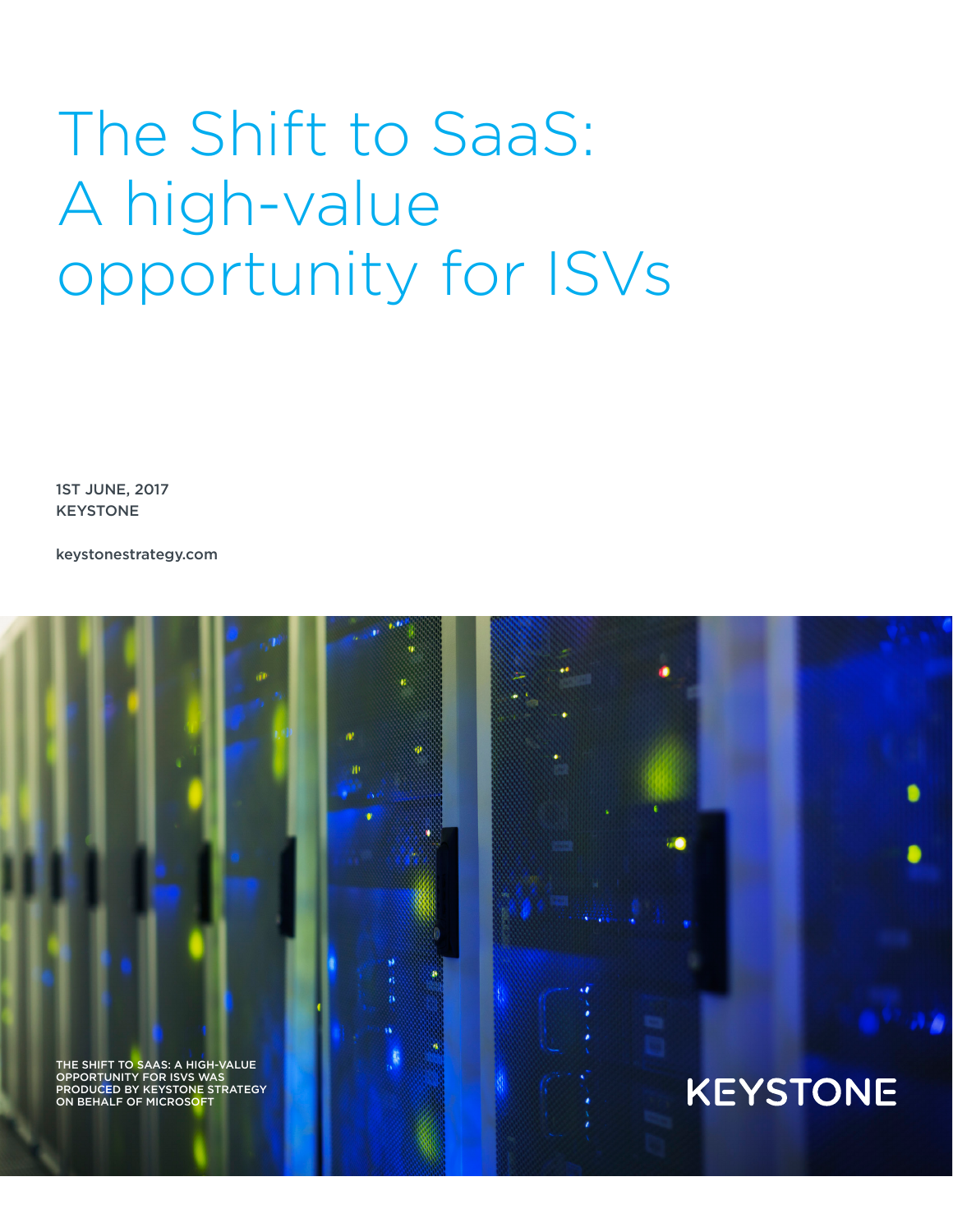# Executive Summary

SaaS represents an opportunity for ISVs to fundamentally transform their business to deliver greater value to customers, sell software to a broader range of customers and streamline their internal operations. The market for software is quickly changing to demand this mode of delivery, as software buyers start considering total ownership costs, ease of use and flexibility in their purchase decisions. ISVs need to prepare for such a transition. This paper will discuss the benefits that stem from changes to an ISV's business model (how it competes in the marketplace) and operating model (how the ISV executes on its business model) as well as suggestions on how to prepare for a SaaS transition, based on the experience of 20 ISVs who successfully transitioned from a traditional software licensing and delivery model to SaaS.

#### **SUMMARY OF KEY BENEFITS**

ISVs who developed a SaaS version of their software were able to deliver additional value to their customers:

- New customer segments open, thanks to lower adoption costs and **operating costs:** ISVs were able to sell to customer segments who were previously unprofitable due to the reduced server costs enabled by operating SaaS on a public cloud
- Customer TCO drops as infrastructure complexity falls under SaaS: ISVs who adopted SaaS were able to reduce the overall cost of software use for their customer by eliminating the need for customers to build out and maintain supporting infrastructure
- Integration of value-added cloud services improves ISV product offering: Capabilities that previously would have been time and cost intensive for ISVs to develop are available through a cloud platform ecosystem with minimal integration and support requirements
- Aggregation of usage data through SaaS model and data scale effects drive product improvements: Collecting customer usage data provides ISVs with detailed insight into customer needs and pain points, while aggregated data sets enable benchmarking and rapid improvement of products and ISV algorithms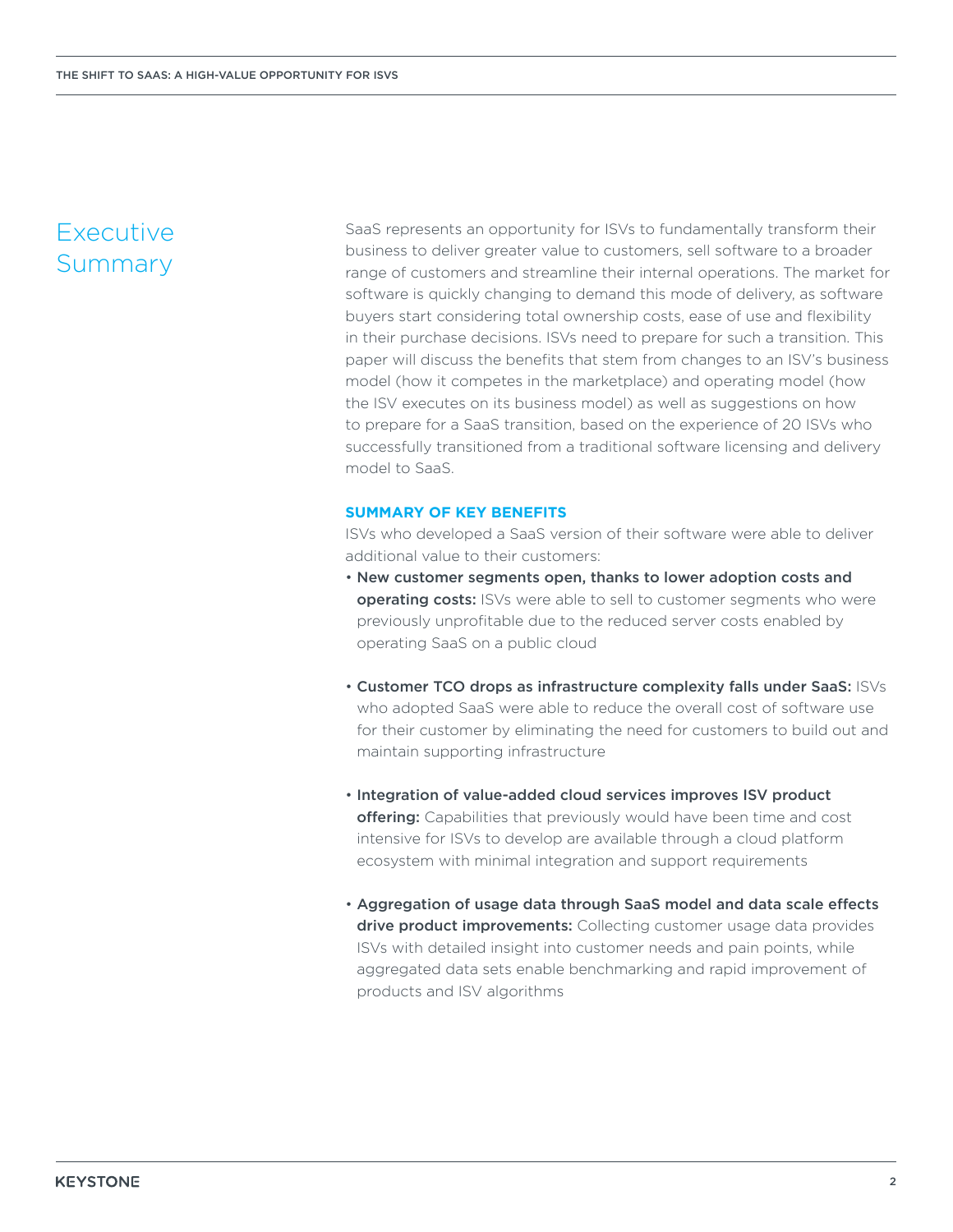#### **SAAS ISVS ALSO SAW CHANGES IN THEIR ABILITY TO CAPTURE VALUE:**

- Financial predictability improves as recurring revenue grows: As ISVs shift customers to SaaS consumption from traditional licensed models, the proportion of recurring revenue grows, increasing the confidence and reliability of financial performance
- New pricing models align ISV value with customers' business needs, driving increased revenue: The flexibility of SaaS pricing models allows pricing to be tailored to customer needs to more closely tie revenue generation with usage, increasing the value ISVs can capture across their customer base

#### **ISVS WHO SWITCHED TO SAAS ALSO REPORTED SIGNIFICANT OPERATIONAL BENEFITS:**

- The collection of product usage data increases the speed of product development by 33%: Insights generated through application data collection focus product development efforts on the most important features to customers and support an iterative development process led by in-market experimentation.
- Engineering efficiency increased 26% under a DevOps model: Unification into a single software deployment environment with SaaS reduces development, testing and deployment activities needed, letting development teams focus more on high-value product feature development rather than on maintaining system infrastructure
- Trial and end user engagement opportunities shorten sales cycles: Customers are able to access trials of SaaS software and explore the potential value easily and with limited technical support, allowing sales teams to more rapidly convince customers of the software business case, without having to go through customer IT teams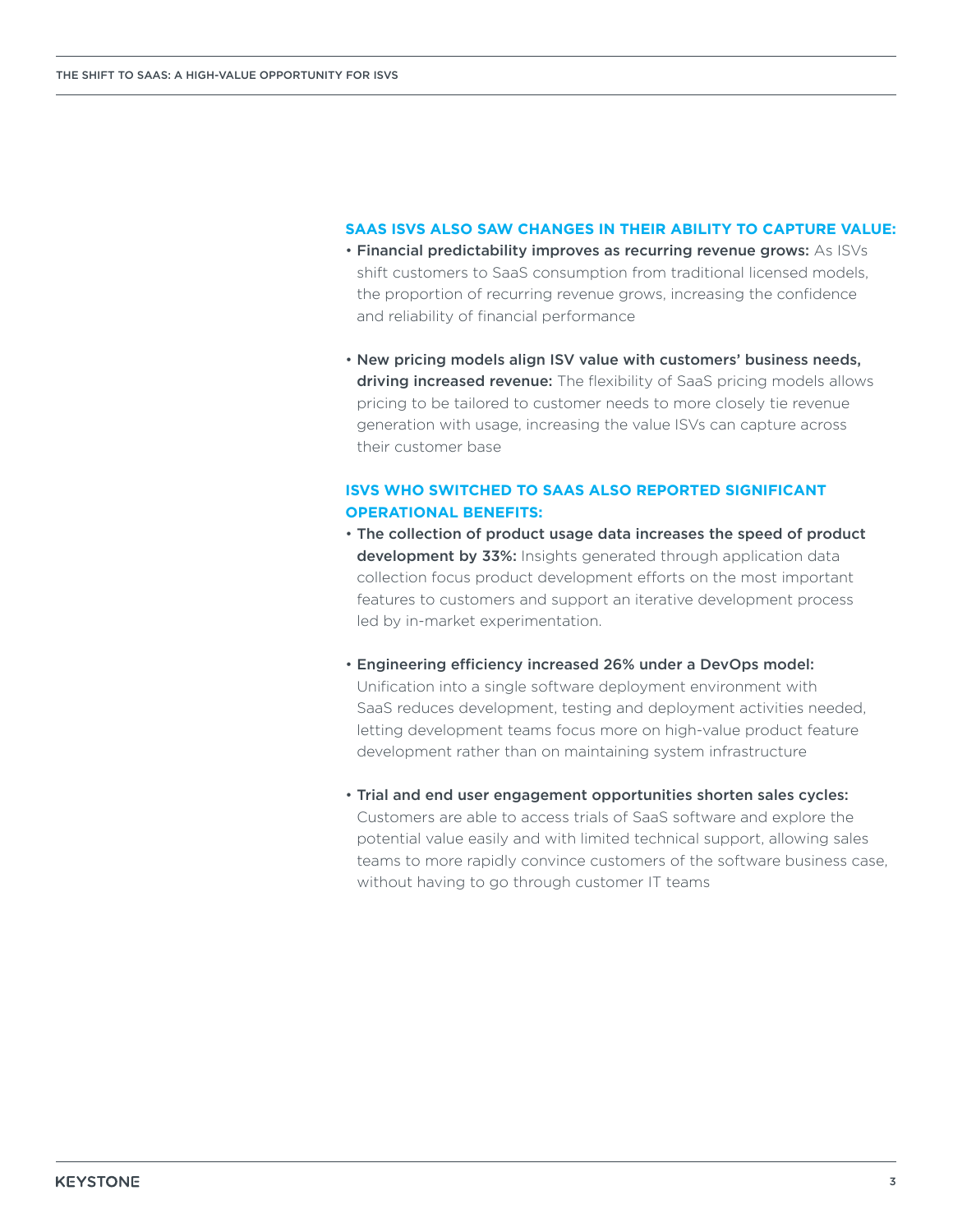## Introduction

#### **WHY ISVS SHOULD TRANSITION TO SAAS**

SaaS models are seemingly everywhere and new SaaS vendors are regularly appearing on the scene with novel products. However, many ISVs still employ the traditional model of deploying licensed software on-premises. Technical challenges associated with migrating software to a SaaS model and business model challenges in converting from a conventional licensing model to usage-based or a subscription pricing model are blockers ISVs face. This paper outlines the business impacts ISVs realise in moving to SaaS in spite of complexities. These benefits are based on in-depth interviews with executives from 20 software companies who have adopted a SaaS model.

The promises of SaaS are enticing: lower development and support costs, streamlined sales cycles, unified deployment environments and new, data-driven insights into customer behaviour. This is driving growth in the industry. Gartner estimates that the total SaaS market is worth \$37.7B, growing at 20.3% per year.<sup>1</sup>

While some of this growth stems from cloud-native SaaS start-ups, traditional software companies are capitalising on this trend. Flexera's research into licensing and revenue models among software companies finds that 70% of ISVs are planning to change their pricing and licensing models within the next two years, up from 56% 18 months ago.<sup>2</sup>

Interest in SaaS goes beyond changes to how companies deliver and license their applications. Bessemer Venture Partners, a Silicon Valley venture fund, noted in its State of the Cloud 2016 study that legacy software vendors are embracing the SaaS model aggressively. Legacy vendors are not only modernising their applications, but are also spending aggressively to purchase SaaS ISVs to gain access to the technology and talent they need. Legacy firms spent over \$50B annually to acquire SaaS companies3. Valuations for SaaS ISVs reflect the SaaS opportunity; while public legacy vendors are valued at 3.5× annual revenue on average, public SaaS ISVs are valued at 4.9× and private SaaS vendors at 11.2×.4

The software marketplace is experiencing a significant shift. For ISVs who sell software under a traditional, perpetual licensing model, it may seem intimidating to think about shifting to SaaS. It often requires a substantial change in how ISVs create, design, deliver and sell software, significant technical investment, changes to pricing and contracts and communicating these changes to customers. However, the benefits of transitioning to SaaS,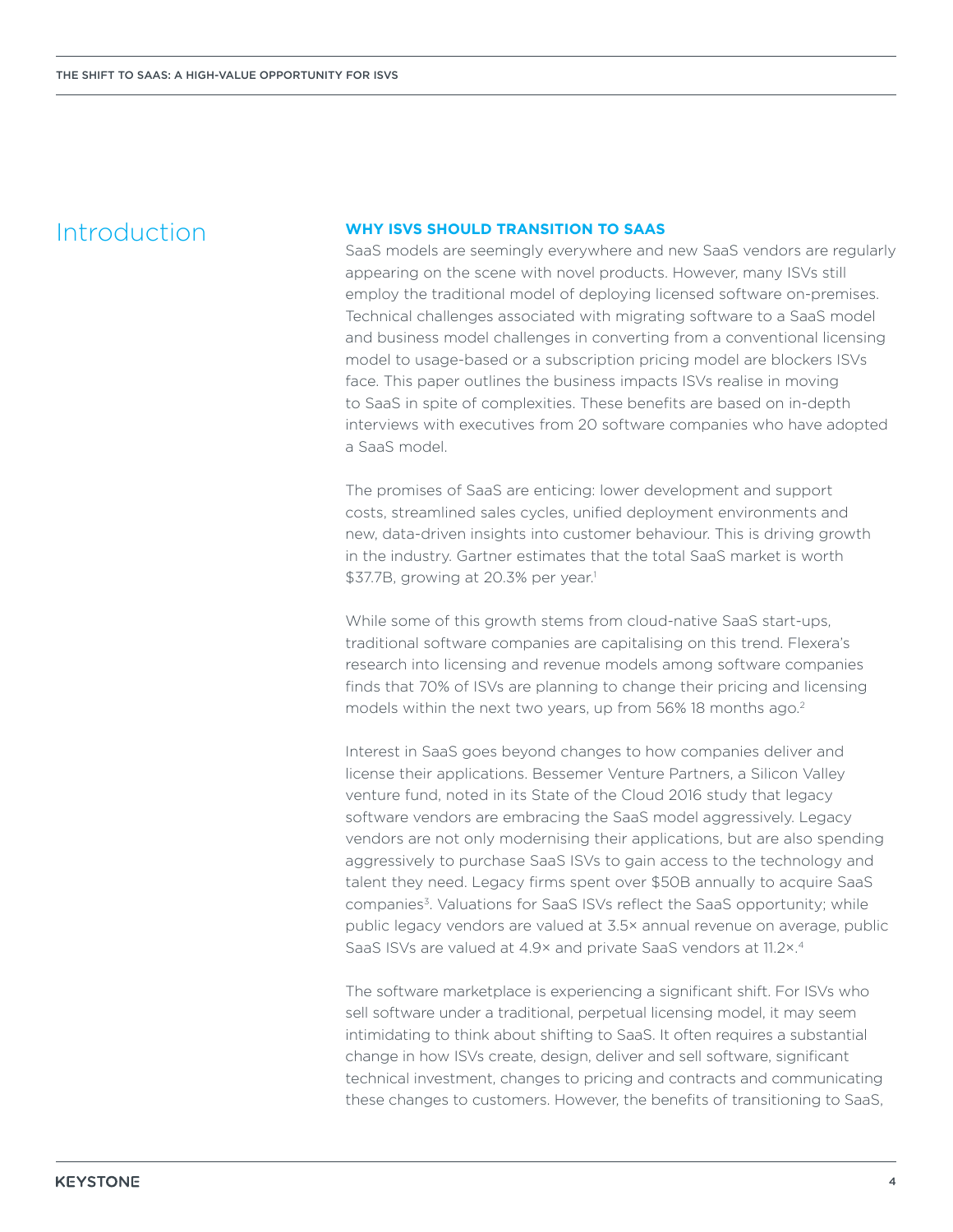including improved software performance, increased customer satisfaction, shorter sales cycles, improved revenue predictability and more efficient product development processes and greater engineering leverage outweigh these costs.

# Business model impacts



How you deliver a Business Model Structure Processes

> Assets Capabilities

An ISV's business model reflects strategic choices, such as to how to compete in the marketplace, how to deliver a differentiated product or service and how to capture economic value. In Keystone's research, the business model encompasses two key elements: value creation and value capture. Value creation represents benefits the software delivers to end customers, such as the product's feature set, its performance and ease of use. Value capture represents how much of the value ISVs can retain. An ISV's value capture strategy is a product of the company's pricing model and its cost model in serving its customers.

ISVs surveyed as part of this research highlight three value creation benefits in their migration to a SaaS delivery model. First, they are able to deliver improved product capabilities to customers, reduce the customers' overall costs by working with cloud infrastructure providers and address new customer segments that they could not previously access with their traditional licensed software offerings.

#### **SAAS ALLOWS ISVS TO DELIVER BETTER EXPERIENCES TO A BROADER RANGE OF CUSTOMERS**

#### New customer segments are unlocked as a result of lower customer adoption and operating costs, reduced technical requirements and lower cost to serve.

One of the biggest challenges traditional ISVs face is getting a customer over the hurdle of initial installation and up-front capital costs. Customers typically pay for a perpetual licence in advance, which can be a significant capital expense. The cost only grows if specialised infrastructure is required to run the software. Especially for high-performance software solutions, this can dramatically limit the addressable market to large organisations with significant IT budgets and sophisticated in-house technical teams.

In contrast, ISVs can deliver SaaS solutions to customers much more easily. Getting a customer set up on a SaaS solution is far faster than on-premises solutions, since there is little infrastructure to set up and configure. SaaS ISVs interviewed for this study quoted an installation time reduction of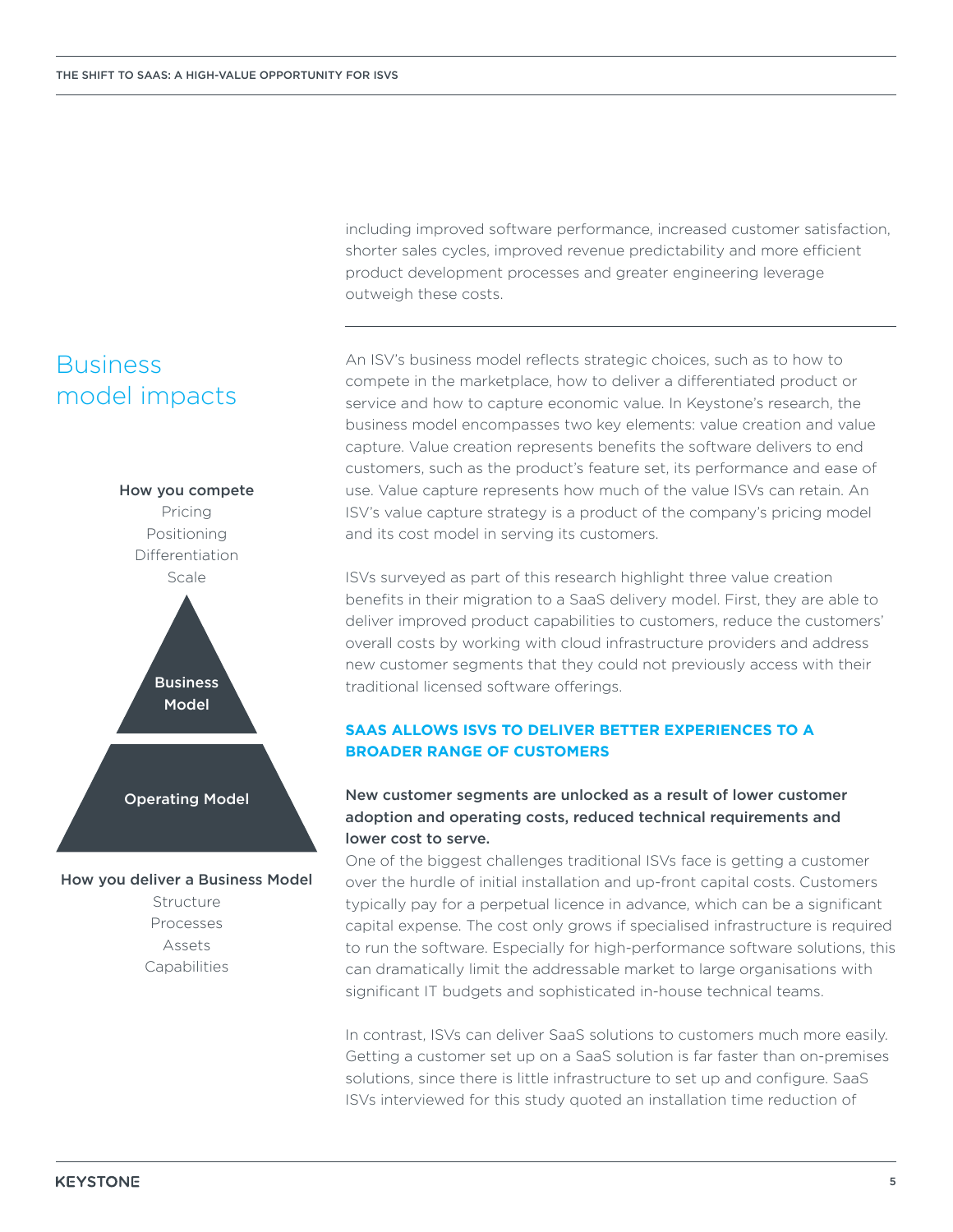"Our customers want data compliance at the level of SOX2 or ISO27001, since we are managing patient data. Microsoft Azure strongly complies with these requirements and Active Directory lets us provide detailed permission controls. As a result, security has been much less challenging than we expected, even with risk-averse customers."

CTO, MEDICAL IMAGE MANAGEMENT ISV

up to 75%, cutting down the time required to get customers running to 2–3 weeks from 3–6 months for an on-premises solution. This increase in flexibility lets ISVs offer a low entry cost for large customers, while also allowing rapid increases in adoption as cloud infrastructure scales to support.

Additionally, adopting a SaaS model that runs on the public cloud eliminates a number of barriers to geographic expansion. In a traditional model, vendors wishing to expand geographically would need to set up local partnerships or send a team of support engineers to client sites around the world, options that are expensive and time-consuming. In a SaaS model, ISVs can deploy the software easily and resolve customer installation and support requests remotely. Further, ISVs who deliver SaaS solutions using a major cloud PaaS/IaaS provider are able to take advantage of their global infrastructure and support to ensure higher performance and lower latency for end users as well as support for local data sovereignty and regulatory compliance requirements. Public cloud providers have invested significantly in infrastructure and services to meet the highest security and data standards; approximating this type of geographical infrastructure reach through global deployments and partnerships with hosters or co-location facilities is simply untenable for most ISVs.

#### Customer TCO is reduced as SaaS delivery model removes infrastructure complexity

In most cases, ISV customers realise significant savings in choosing a SaaS-based application due to reduced infrastructure costs. On-premises applications require customers to invest in a considerable amount of infrastructure to host software. Depending on the size of the company and the performance level of the application, these costs can easily spiral into the millions of dollars. On top of that, the customer has to continually invest in ongoing maintenance and support for these assets.

SaaS can free customers from the majority of these costs by taking on the responsibility for hosting software through a PaaS/IaaS partner. One ISV interviewed in this study who specialises in simulation software for engineering applications, described this as the primary benefit of SaaS. With an on-premises deployment, customers required substantial computational capacity to run advanced simulations such as stress tests for aeronautical designs. Each customer carried the cost of this infrastructure independently. After switching to a multi-tenant SaaS model,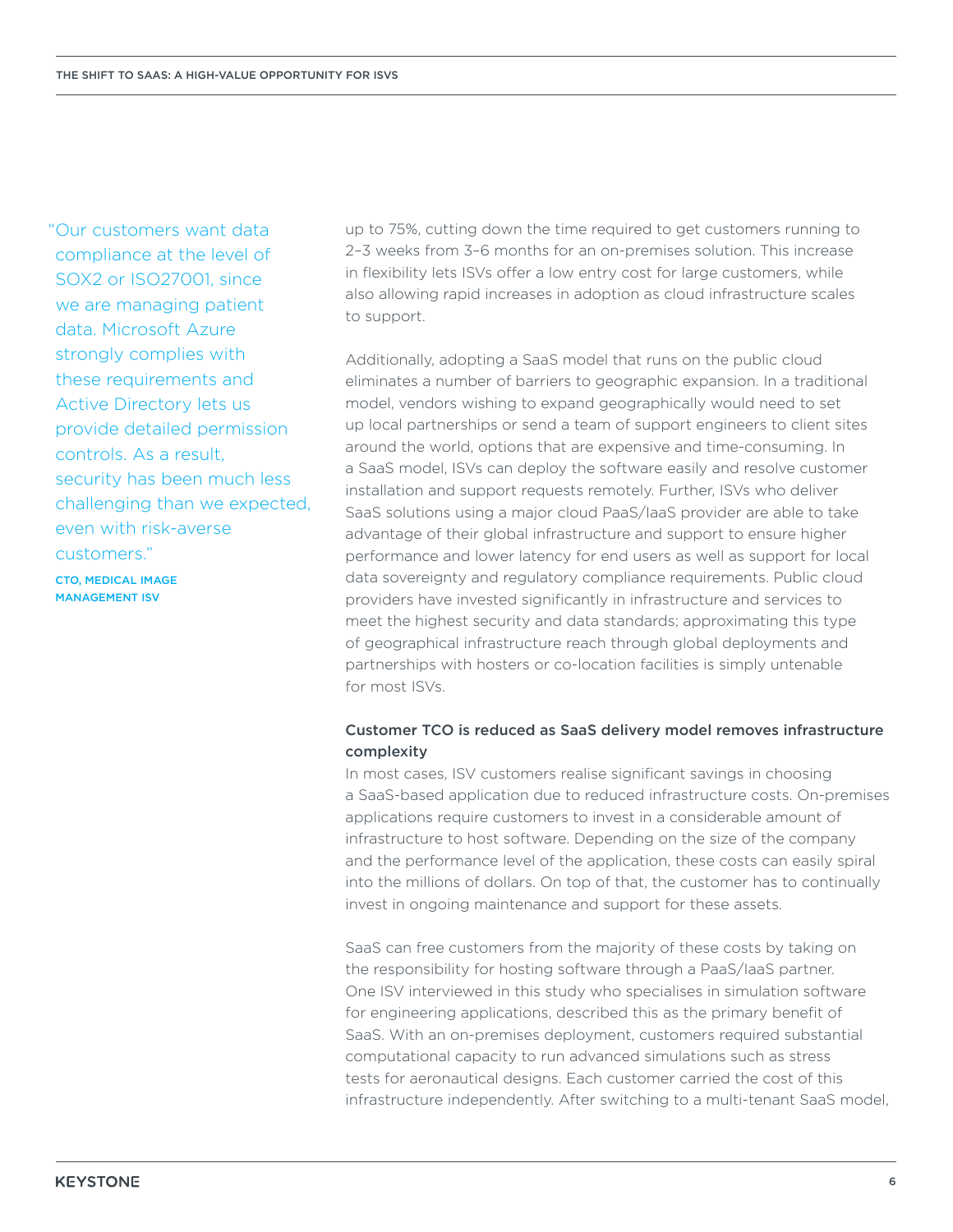"There are a few benefits of visualisation tools like PowerBI, which we use. We can build and publish reports extremely quickly, reducing the time between request and publication. It's very visually appealing and the ability to filter data by clicking on elements is very nice. Exporting raw data to Excel is awesome." CEO, RETAIL POS ISV

the ISV was able to leverage the scale and efficiency of a public cloud provider's infrastructure to offer equivalent or superior performance, saving customers up to 30% of their system costs.

#### SaaS ISVs can deliver new capabilities to customers through the cloud-based services

ISVs who migrated their software to a SaaS model were able to deliver a fuller set of features and capabilities than were possible with their traditional software. Advanced data analytics, business intelligence, visualisation and collaboration tools were capabilities companies added as they moved their software to the cloud. These services were incorporated either by integrating first-party services the cloud providers offer or by partnering with another SaaS company.

By rapidly incorporating this functionality into their product offerings, ISVs were able to augment their product capabilities without diverting resources from their product development teams. For instance, many of the ISVs included in this research indicated a strong customer demand for data analysis and visualisation tools. These capabilities can be very time consuming for an ISV to develop independently. Hence, nearly half of the software companies reported integrating these services into the SaaS product. Collaboration tools were another key area where ISVs sought to integrate cloud services offerings to meet customer demand. One quarter of ISVs deployed such services from their cloud provider or through a partner.

The ability to rapidly integrate and deploy composite applications expands the scope of what ISVs are able to deliver to their customers, thereby meeting customer requirements and allowing the ISV's development team to focus on delivering new functionality core to the business.

#### Aggregation of data enables application performance improvements and new customer insights

A fourth driver of value creation is associated with data ISVs are able to collect. Data aggregated from across SaaS customers can identify inefficiencies in the product experience, causes of customer churn and unmet needs. As an example, a revenue management ISV interviewed described how they not only used customer data to improve the workflow in their application, but also to provide benchmarking services to their users. Usage data from the application showed the adoption of the pricing and quote tools by each sales team; the ISV was able to inform customers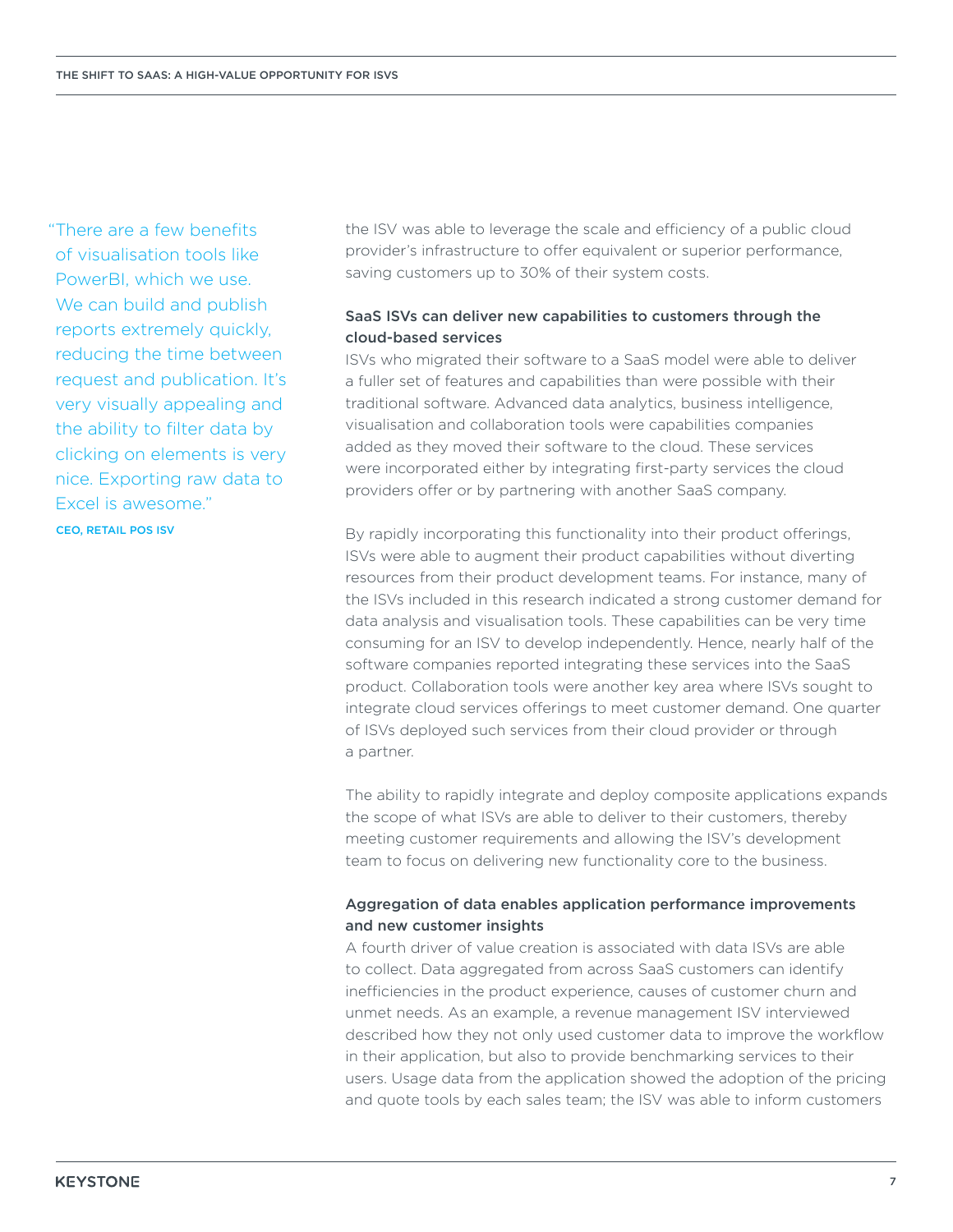how much additional revenue could be achieved if all teams fully utilised the software. The additional value created for the customer through these insights exceeded the annual cost of licensing the software several times over.

Perhaps more importantly, the data ISVs are able to aggregate across customers enables them to develop and optimise their algorithms at scale. Where ISVs might not have access to this data in an on-premises model, a multi-tenant SaaS model provides for these types of scale effects. One ISV focused on cancer detection realised especially significant gains from the data it collected from its customers. This ISV, serving specialty clinics and hospitals in the US, Europe and Asia, aggregated medical scans and clinical observations to improve the reliability of its cancer detection algorithm. Using the cloud, the company was able to increase the number of patients whose scans could be interpreted accurately by 10%. This dramatically cut down on hospital costs and improved patient outcomes.

#### **SAAS ALLOWS ISVS TO EVOLVE THEIR VALUE CAPTURE AND PRICING STRATEGIES**

SaaS changes the way ISVs produce value for their customers and it presents opportunities to evolve their monetisation potential. Over half (57%) of the ISVs interviewed introduced significant pricing changes as they moved to SaaS. SaaS pricing models varied from per user subscriptions to freemium to outcome-based pricing to sophisticated two-sided market models. Regardless of the pricing model chosen, SaaS presents a means for ISVs to closely align pricing to the value customers receive. Of the ISVs who reported changing pricing models, every one also reported an improved ability to capture net new revenue from heavy users that previously represented value left on the table in a traditional licensing model.

#### SaaS creates recurring revenue streams for ISVs and improves financial predictability

One of the primary benefits for ISVs switching to SaaS is a smoothing out of revenue streams as customers start paying on subscription or consumption plans. Traditionally licensed software vendors often struggle with 'lumpy' revenue streams, which can be hard to plan around or communicate to investors. Recurring revenue on the other hand is much easier to forecast, even considering customer turnover.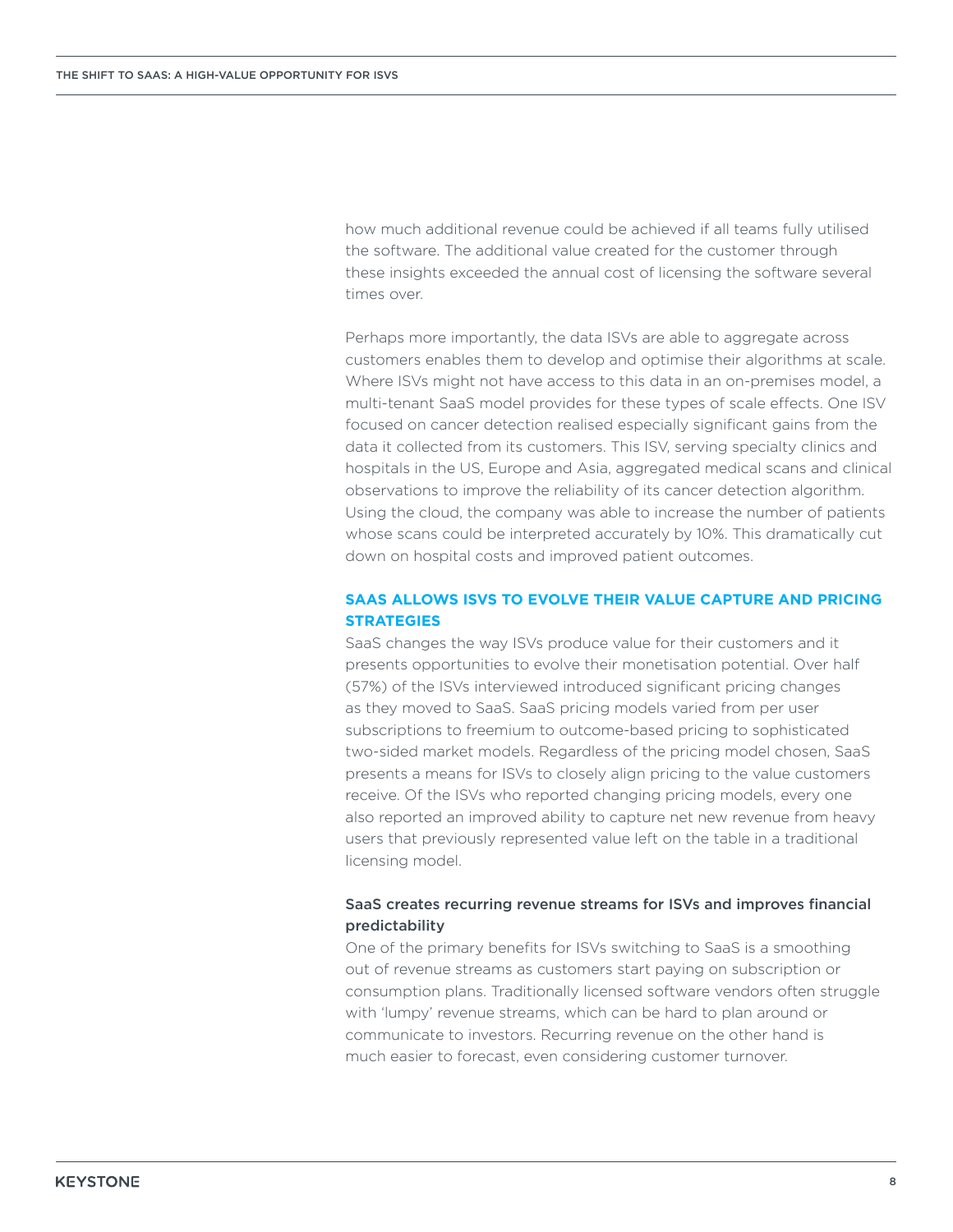One caveat on this topic however; the initial transition can be difficult. Revenue recognition rules mean that ISVs will not be able to book the expected value of the contract up front, creating a short-term revenue reduction. As such, many ISVs planned the customer transition over 3–5 years to reduce the impact of changing from up-front sales to recurring payments on the business top line, only changing over 20–30% of customers over to SaaS each year.

#### SaaS value capture and pricing approaches align vendors with customer success

ISVs who switch to SaaS pricing models closely align their results with their customers' success. Vendors who price their software using value metrics that are aligned with how customers realise value from the software are better placed to grow and succeed than in an on-premises model, driving revenue growth as customers' increase usage.

Software that is priced in alignment with the way that customers realise value is much easier for customers to justify purchasing. The nature of flexible SaaS pricing is such that if the software delivers value to customers, they will use more of it. This is one of the most significant changes in the dynamic between ISVs and customers under SaaS. In a traditional model, customers considering purchasing a perpetual licence were forced to consider if they would use software enough to justify the licence fee. In a SaaS model, customers of all sizes can adopt software and use it to the appropriate extent for their needs. Customer size and preferences should influence the pricing model; ISVs reported that enterprises preferred pricing models that provided predictability (e.g. subscription or user-based models), while smaller customers valued the flexibility that comes with usage-based pricing.

ISVs who take advantage of this change are able to unlock substantial value from heavy users that would be left uncaptured in a traditional licensing model, as well as adding new customers who would not use software enough to justify a full licence purchase. SaaS pricing models also simplify the process for customers who wish to add new users, workloads or features, reducing chances for drop-off or competitor evaluation.

A learning management ISV used its move to SaaS to evolve its pricing strategy and realise more value. Their software hosts learning content, such as videos and presentations of lectures, as well as supporting interactive features like quizzes and assignments. When they switched to a SaaS model, their pricing team ran hundreds of analyses on possible pricing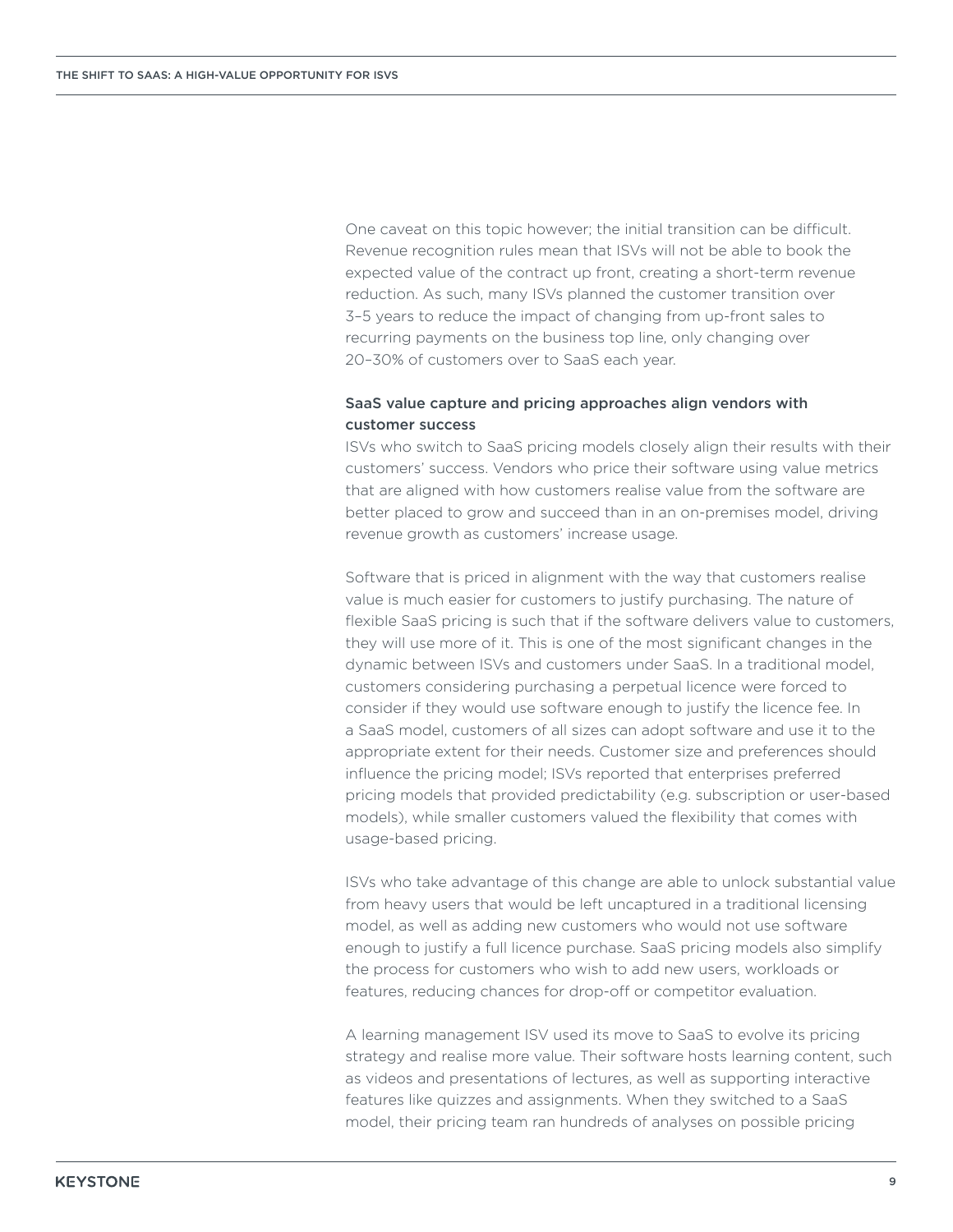Operating model impacts

"What were the benefits of SaaS? We can provide greater quality solutions faster, avoid fighting over versioning, provide targeted add-ons for users and manage our deployments better"

VP PRODUCT DEVELOPMENT, AUDIO/VIDEOCONFERENCING ISV

"We've seen a huge improvement in our product development efficiency – it's been the core benefit for us in transitioning to SaaS" VP PRODUCT MARKETING,

IT OPS ISV

models using customer data to assess a range of outcomes using different pricing metrics, costs per metric and usage. This process helped them understand which customer segments drove the majority of their results and clarified how the model needed to work in the future. They landed on a hybrid model that combined a subscription fee and a flat content delivery fee. The subscription fee was based on the total number of clients and expected churn, while the flat percentage delivery fee distinguished between light and heavy users, a model that reflected how its customers used their software to generate value and priced it in a way that made it easier for them to expand and grow usage and revenue.

ISVs migrating to SaaS achieved multiple benefits in their Operating Model. That is, the processes and capabilities ISVs have to develop, launch and support their products and services. While SaaS improves how ISVs are able to deliver and capture value, the impacts are equally significant in internal operations.

#### **APPLICATION DATA COLLECTION PROVIDES DETAILED INSIGHT INTO PRODUCT USE, IMPROVING THE PACE AND RELEVANCE OF PRODUCT DEVELOPMENT CYCLES**

One of the most transformative aspects of the shift to SaaS is the requisite change in product development and engineering cycles. On the product side, the change to an integrated, Agile-based methodology drives an increase of up to 33% in product development speed, assisted by greater integration with engineering and R&D functions. Additionally, the decisions made in product development can be guided by data collected from users on a SaaS platform – data that was previously challenging for product teams to obtain.

#### Platform data collection improves pace of product development

All of the ISVs interviewed explained that the combination of continuous product development methodologies and greater visibility into customer usage through app data collection has led to improved product development cycles, saving up to one-third of the time required for a typical product release. ISVs who use continuous integration and continuous deployment (CICD) methods are able to plan a more structured product update cycle for their customers. In fact, the shift to Agile led several interviewed ISVs to note that now they are able to release product updates faster – ISVs have moved to a monthly or quarterly release cycle in place of the conventional 12–18 month cycle.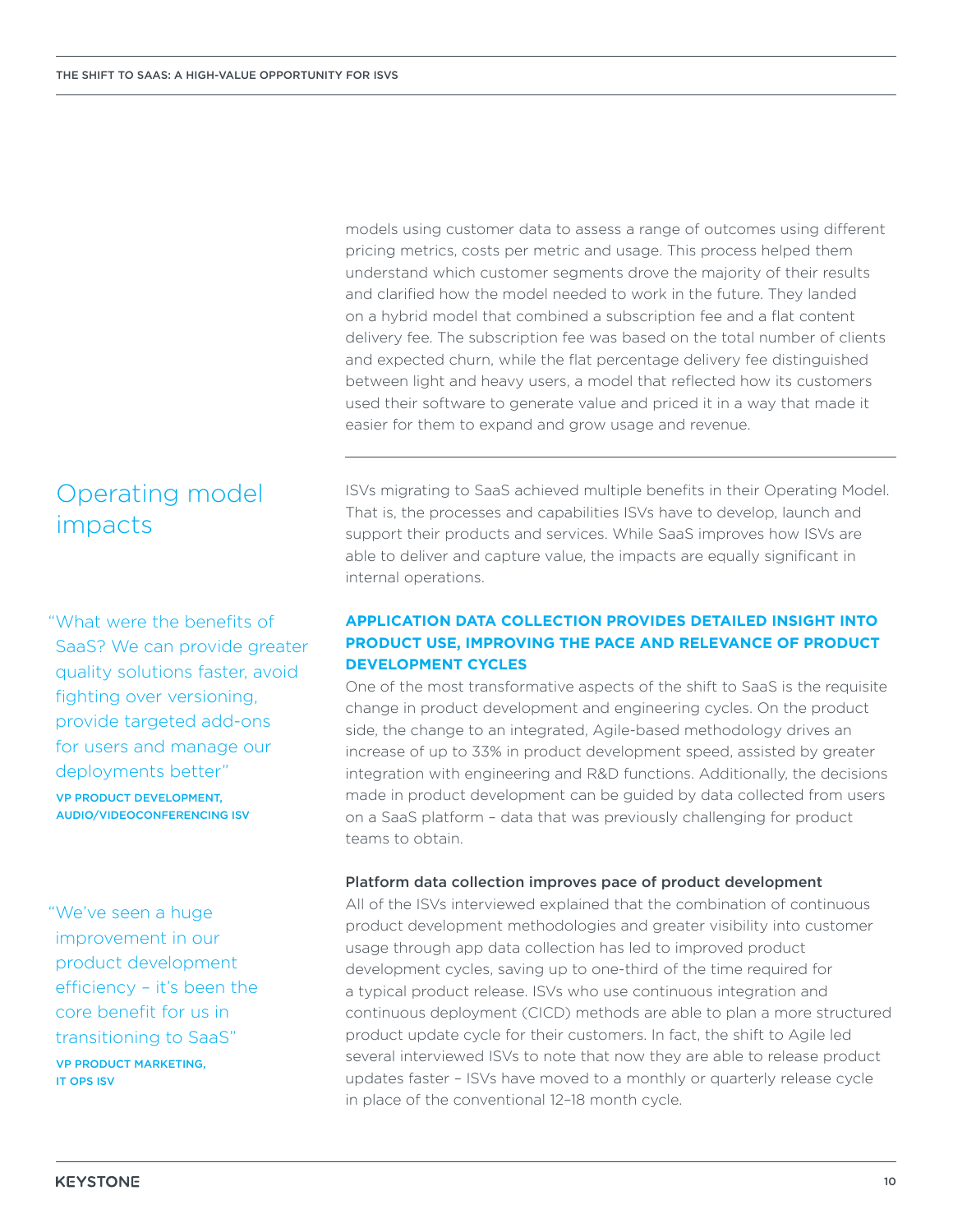"We've migrated +800 of our databases to a mixture of standard and premium elastic pools which allow us to offer tiered performance and pricing options to our customers. Since the migration, we've closed two datacentres. SQL Database brings huge cost savings to us in the long run – in the 2016 financial year alone, the adoption of elastic pools will save us a quarter of a million dollars."

VP TECHNOLOGY, PROCUREMENT AND SUPPLY CHAIN ISV

#### SaaS allows for a more iterative development approach with in-market experimentation

Alongside faster product development cycles and more rapid product releases, half of ISVs reported that the SaaS model permitted them to do more in-market experimentation to guide development and obtain customer feedback. Through experimentation and A/B testing, engineers are able to tune the implementation of features to improve the customer experience and engagement.

An IT Ops ISV reported cutting its product development cycle time by 50% by testing out new features on subsets of customers and monitoring usage data. Their design teams prioritised product roadmaps in accordance with the results of these experiments, focusing development effort on features that survived customer testing in the real world.

#### **UNIFIED INFRASTRUCTURE REDUCED SERVICE AND MAINTENANCE NEEDS, IMPROVING ENGINEERING EFFICIENCY BY 26% ON AVERAGE**

#### Unified infrastructure streamlines development, testing and support activities

One of the single biggest benefits of shifting to SaaS delivery is the reduction of variety and complexity of customer hardware and infrastructure into a single, unified infrastructure for application deployment. Across an ISV's on-premises customer base, there can be a wide array of combinations of hardware, operating systems, installed versions and supporting software. Even worse, the customer infrastructure may be spread across multiple client locations and managed by different teams. When a service issue arises, ISV support teams have to identify a huge range of potential factors linked to all the unique attributes of that single installation.

Setting aside the challenge of identifying the cause of a service issue in a customer-managed environment, just getting access to the customer's facilities can be a significant challenge. ISV support teams need to find the right location, travel, get on-site access and then set about the task of identifying and rectifying the problem. In contrast, a multi-tenant SaaS environment is a single installation on a single infrastructure stack. As a result, engineering teams no longer have to worry about multiple dev and test environments or, build management for deployments and have to manage fewer releases. Additionally, the shift to a DevOps model creates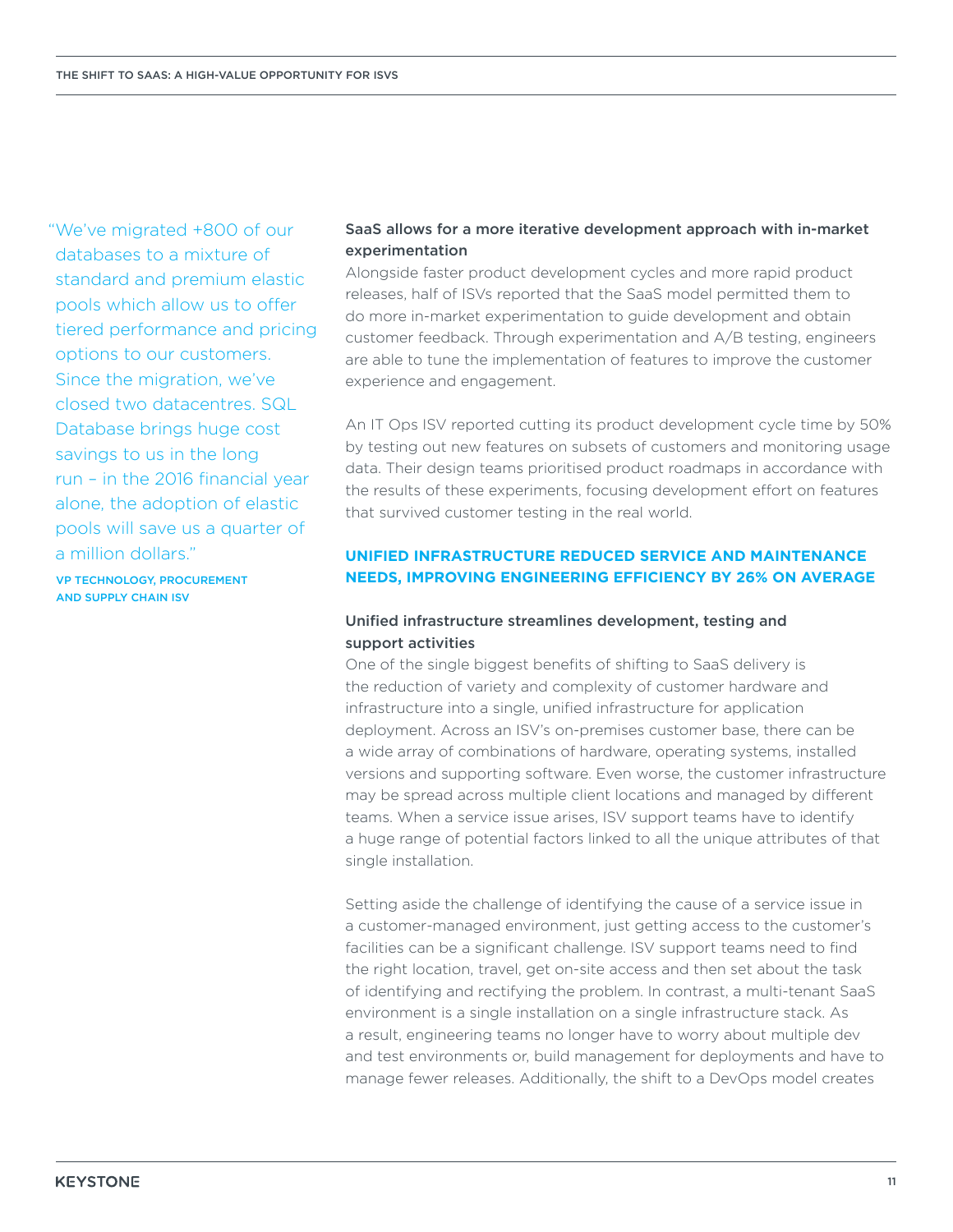"SaaS increases the speed and ease of deployment; you don't need a separate install and configuration for each customer. You eliminate enough stuff to fill a 500-page book"

VP PLATFORM, MARKETING AUTOMATION ISV

"We have a mix of developers around the world and we use Microsoft Visual Studio to manage code and deploy – being able to do this work remotely is very helpful for our costs and flexibility." CEO, RETAIL POS

a closer link between engineering and user experience and operability, brought about by the reduction in back-end maintenance work.

#### *Deployment of updates is simpler and faster*

Deployment of updates or new features is much easier and faster. Separate installation and configuration for each customer is no longer necessary. A single update to the SaaS installation takes care of all customers simultaneously. Similarly, when performance issues are identified, engineers can easily diagnose and resolve problems by accessing the customer environment, potentially resolving issues in minutes. As bug fixes or performance improvements are identified, they can be rolled out to all customers simultaneously, relieving pressure on service organisations who might otherwise have to field dozens of calls about the same issue.

#### *DevOps model and reduced maintenance and version management needs let developers focus on the customer*

The transition to SaaS gives developers new tools and techniques that allow them to focus their engineering teams on higher value activities related to the product itself, rather than on activities to maintain infrastructure. The impact of CICD methodologies was noted as having a positive impact on engineering efficiency alongside the impact on product development. The impact on engineering is primarily due to the reduction of time spent testing and fixing errors, thanks to the rapid cycle of testing and deployment and the use of automated testing tools.

Other engineering benefits came from the unification of disparate customer environments into a single multi-tenant installation. Reducing the need for regression testing with automated testing, for example, was consistently identified as a major source of time savings for engineering departments at ISVs who transitioned to SaaS. Similarly, DevOps teams are able to monitor all customer environments that run on the same IaaS platform via platform dashboards, rather than managing multiple deployments in different locations.

Finally, the switch to a public cloud-based infrastructure let ISVs more easily handle the seasonality of customer demand. Public cloud infrastructure is able to scale to match peak loads at an optimal cost, saving ISVs the cost and challenge of building out hosting infrastructure to handle expected peaks and unforeseen spikes in usage.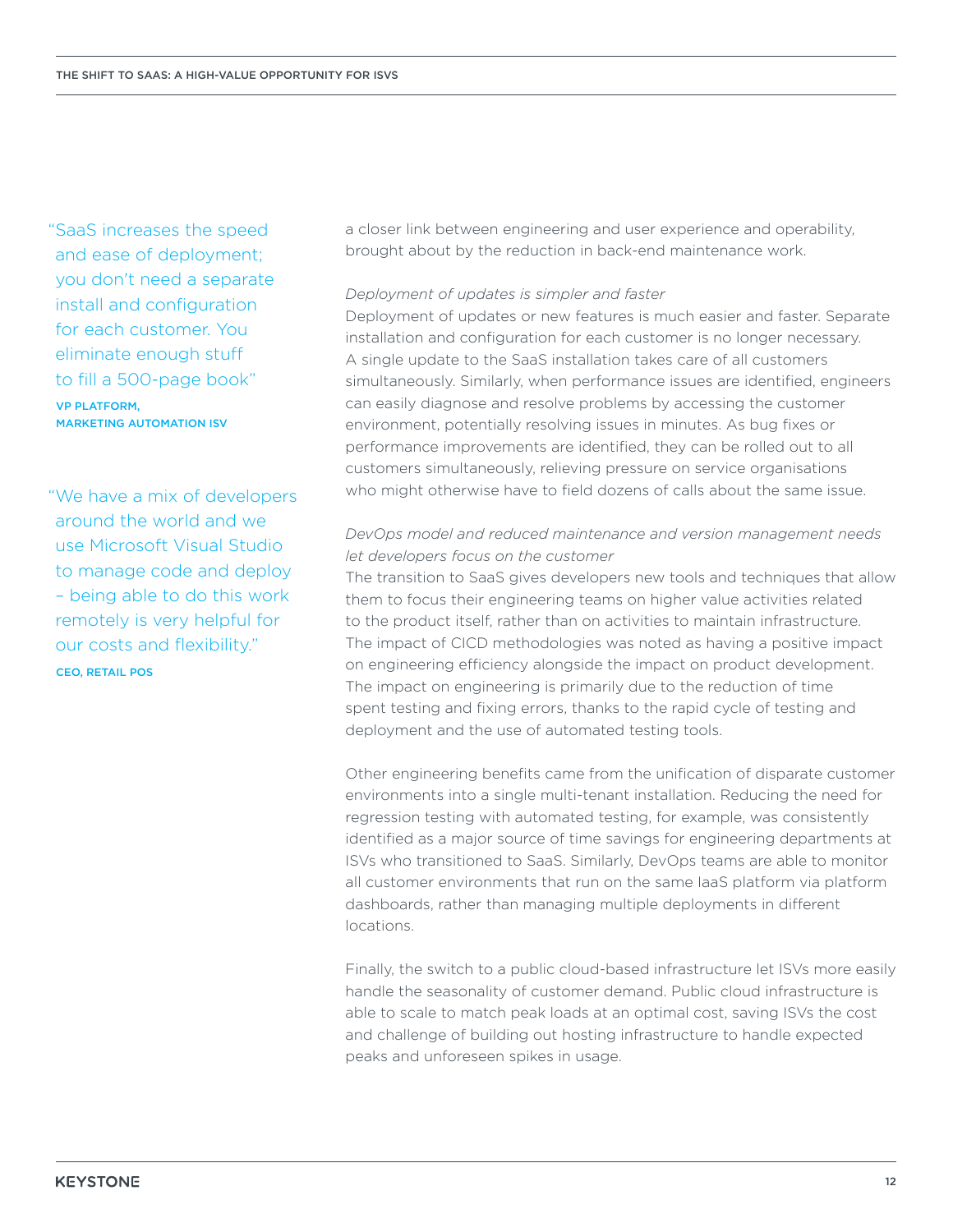The net effect of these factors is a significant resource savings in the engineering costs of ISVs who switch to SaaS. ISVs reported a range of efficiency gains depending on the complexity of the application and the ongoing maintenance responsibilities, with an average of a 26% improvement in engineering efficiency.

#### **SALES PROCESS IS SHORTENED THROUGH TRIAL AND BETTER ENGAGEMENT WITH END USERS**

ISVs reported that while new SaaS software often solved the same technical or business problems, the sales and marketing approaches, targets and compensation changed dramatically to reflect the new model and business approaches. Interviewed ISVs described changes that required redefinition of sales and marketing training, metrics and compensation, affected the channels through which they went to market and the sales cycle.

#### Business owners are now purchasers, allowing ISVs to focus more on user experience and business need

The purchaser of SaaS products is typically the end user or business owner, rather than the IT department, as is common in traditional sales. In the past, sales leads generally spoke with customer IT leaders to discuss the cost of licences, the required infrastructure and maintenance needs and the integration with other software that the customer used.

Now, sales teams are able to communicate the value provided by the software to the end users who are increasingly becoming the purchaser of SaaS applications (or at least becoming more influential over the final decision). Frequently, end users are driving sales decisions, allowing SaaS vendors to differentiate themselves relative to on-premises solutions that have less compelling user experience and performance characteristics.

This does require some changes in how sales and marketing efforts communicate the value provided by software to potential customers. Sales and marketing activities that previously focused on IT departments and the overall cost, maintainability and integration need to adapt to a different mind-set held by business owners. The end user of the software is primarily interested in the product usability and business use case and may not have the technical background that sales teams are used to dealing with. Interviewed ISVs described building out new sales materials that targeted end users as well as adapting existing sales materials aimed at IT decision makers. This took multiple forms, such as new documentation and literature that extolled the business benefits and key value points. It also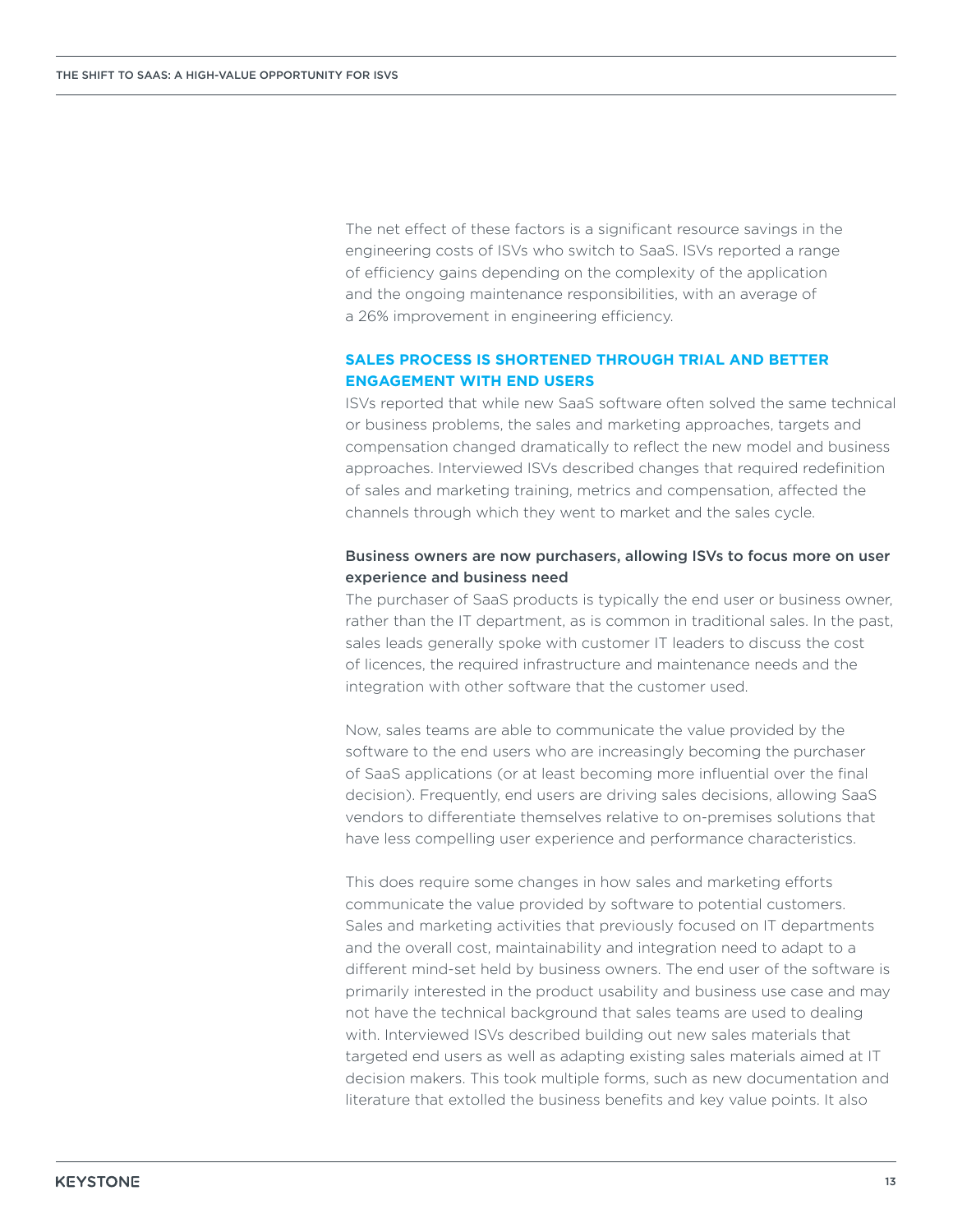"We want to be in the marketplace. It's a good way to support demonstrations and generate leads independently. It also shows that you're committed to a platform – our solution is in the marketplace and natively compatible with Microsoft Dynamics, which shows we're serious."

VP CUSTOMER VALUE, REVENUE MANAGEMENT ISV included taking advantage of the ease of access presented by SaaS to add self-service demonstrations or on-site trials as part of the sales process, allowing end users to test and understand the software.

#### Sales cycles are shorter thanks to simplicity of trial and demonstration

ISVs reported that the complexity and complications that came with trying to demonstrate software for potential clients was frequently an impediment to sales in a traditional delivery model. Setting up a demonstration often requires prior access to potential client infrastructure through local IT teams, arranging time for engineers to set up and prepare a demonstration environment and then removing the installation after the demo. Demonstration becomes much simpler in a SaaS environment. Sales teams can quickly display a demonstration environment with minimal configuration at short notice (including potentially on a mobile device). Potential clients can test out the software immediately and explore how it may work to solve their needs. ISVs also noted the value of showcasing their software in cloud marketplaces, enhancing discoverability.

Customer-facing teams can take advantage of this ability to demonstrate software easily to drive additional usage by engaging with customers to offer guidance on how to make the most of the software. ISVs who reported a successful transition described adjusting their compensation models to reflect this by rewarding sales teams for landing net new usage contracts and rewarding customer support and success teams for expansion of existing contracts.

#### Successful SaaS ISVs take advantage of reseller networks to drive active usage

ISVs that previously relied on resellers for lead generation, sales and support found that the shift to SaaS dramatically changed their interactions with these partners. SaaS uses a much more direct pattern, and at its most extreme, sales that previously came through a network of resellers happen directly with customers through self-service web portals, changing the entire sales cycle and the players involved. However, this does not mean that resellers become irrelevant following a shift to SaaS.

Interviewees highlighted efforts both at their own companies and at other ISVs that they see as successful to work with resellers to refine their role in the sales and marketing cycle. The ISVs described as the most advanced in this aspect were those that help to transition their resale partners into a network of managed service providers. These partners offer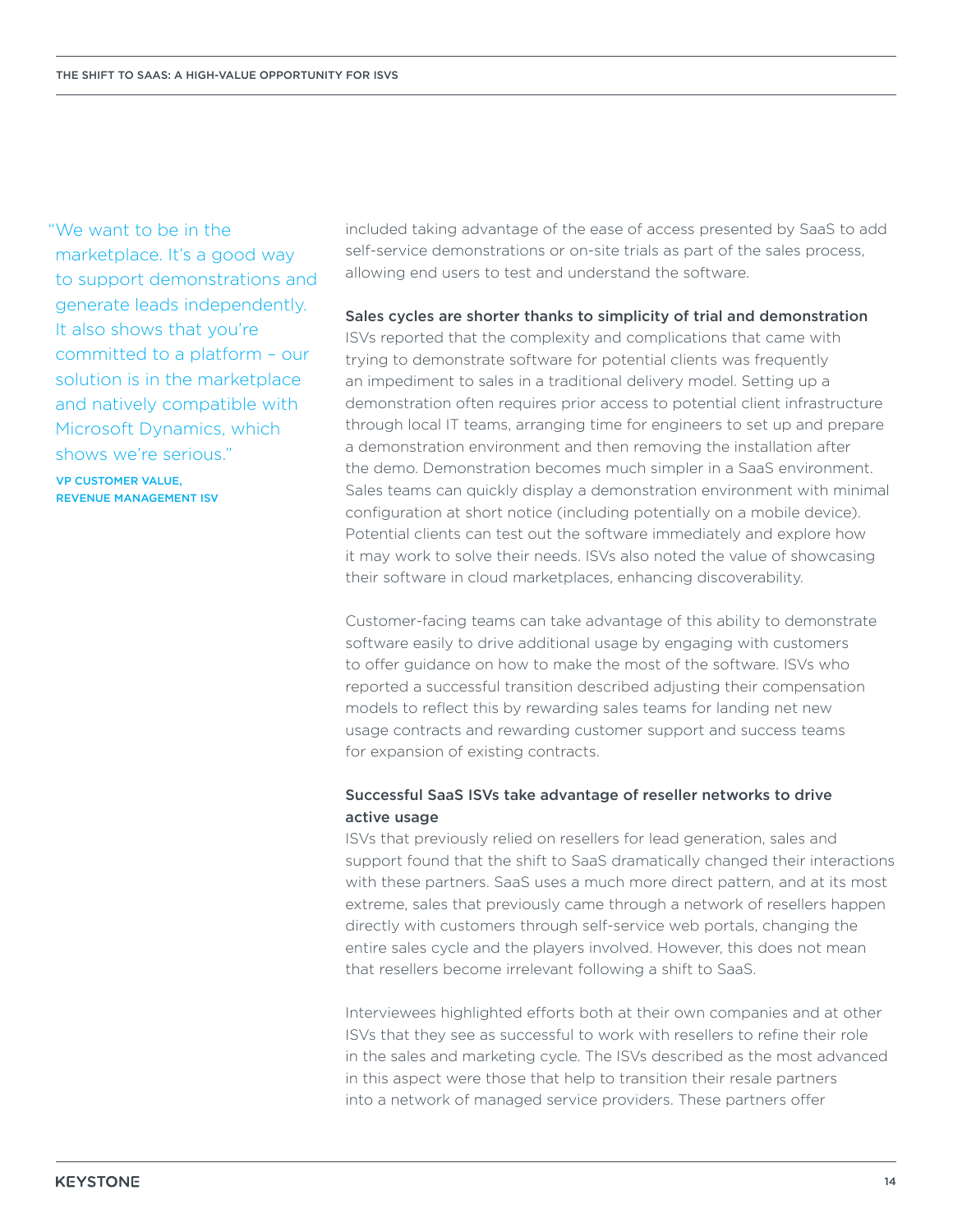their customers managed IT solutions that include the SaaS product. By engaging resellers into the SaaS model, these ISVs are maintaining the reach of the partner network and co-opting the relationships those partners have with end users to drive more usage. Compensating partners for this type of resale is more complex than in an on-premises model, but interviewees explained that time-bound referral fees (e.g. payable once customers had been in place for 6 months) or revenue share agreements both worked to incentivise partners to drive ongoing active usage with customers.

# Preparing for the transition to SaaS

The software marketplace is changing dramatically as more software companies shift to SaaS. ISVs who have not made the transition to SaaS should plan to adapt their business models to reflect these changes, enabling them to sell their software more broadly and better monetise the value of their IP. When preparing for this change, ISVs need to consider a few immediate actions.

#### First, ISVs should plan out the business model changes to support a SaaS model

- Pick complementary products or features to develop for SaaS: Select a narrow focus for the first SaaS product to avoid cannibalisation of existing product lines and maintain a manageable technical scope for the first deployment.
- Deploy to a subset of customers to get market feedback: Think about the customers who will be most willing and able to try out a SaaS version. Deploying to a small set of willing customers creates the opportunity to test out the process and get customer feedback without committing the entire organisation to a transition. Be ready to capture the data and feedback gathered from customers, since it will likely guide the next evolution of your SaaS model.
- Be prepared to experiment on pricing and value capture models: There is a great variety of SaaS pricing options that ISVs can implement and the choice can be daunting. ISVs reported that they made ongoing changes to their pricing and value capture models as customers became more familiar with SaaS and as they added new features.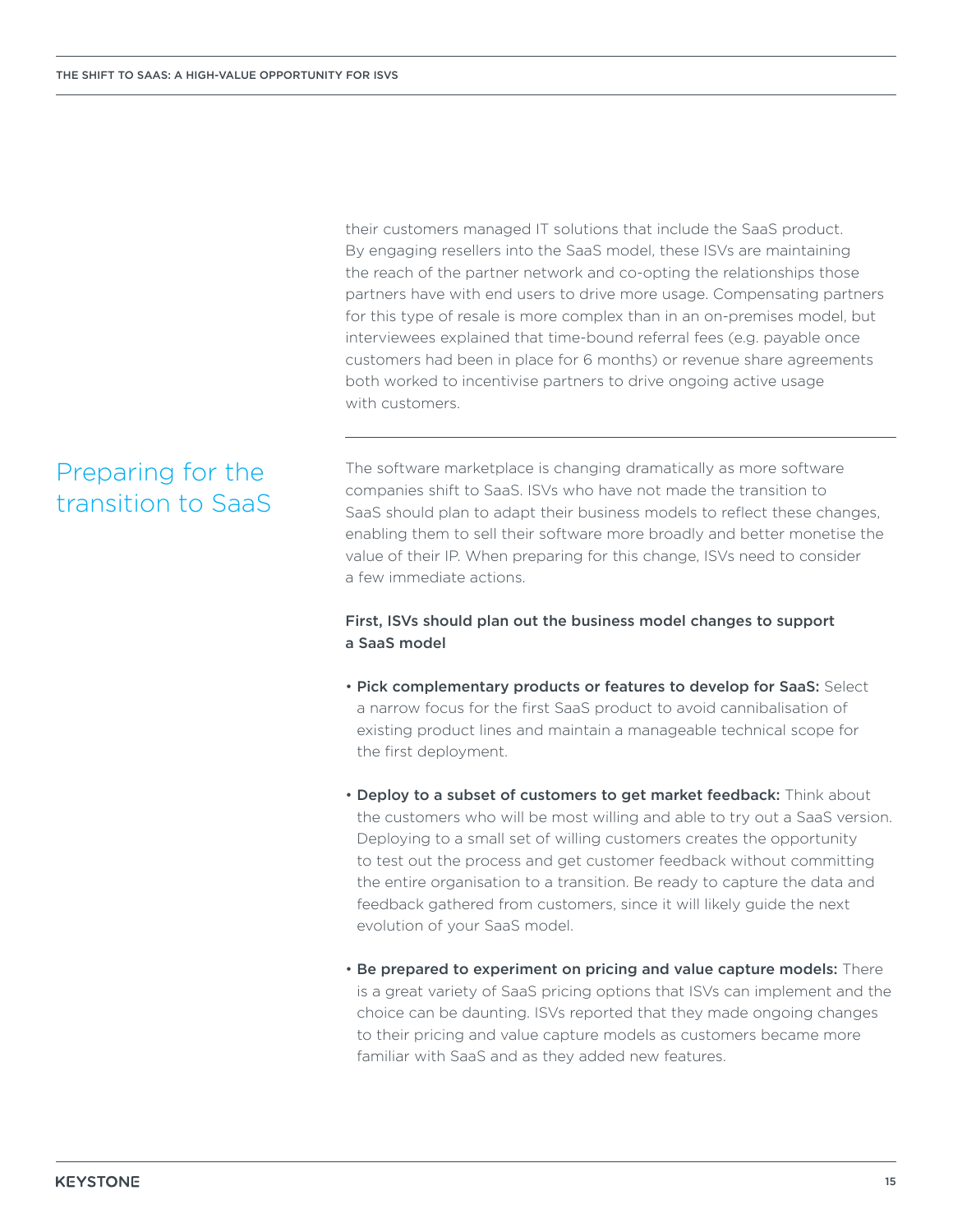• Consider new features that could improve customer value: The transition to SaaS opens up the opportunity to integrate services from public cloud platforms and their ecosystems. ISVs should evaluate where those services provide better performance or offer new capabilities, such as collaboration tools, that solve customer pain points and understand how to integrate them into a SaaS offering.

Second, ISVs should prepare internally for the changes in operations that are required to support a SaaS model

- Be ready to evangelise usage through customer facing teams: Success in a SaaS model is driven by active customer usage. ISVs preparing for the transition to SaaS need to incentivise sales and customer support teams to drive usage, rather than closing deals or support tickets. Each customer interaction becomes an opportunity to expand the customer's understanding of what is possible and drive incremental usage. Trial programs should be as low-friction as possible, whether self-service or initiated through contact with sales, to allow potential customers to experience the full range of value enabled by software.
- Identify resellers that have customer knowledge and access: In the transition to SaaS, resellers of traditionally licensed software may appear to be less important partners and therefore overlooked as a resource. However, resellers often have deep customer understanding and reach. ISVs should consider instead working with resellers as cloud partners, focusing them on identifying new customer opportunities and driving usage with existing users. ISVs can transition these partners from costplus resellers to value share partners.
- Prepare for engineering teams to increase focus on product development: As ISVs adopt a DevOps model to support SaaS development, they should prepare to allocate a greater proportion of engineering resources to product development challenges while reducing traditional engineering responsibilities for release management, systems administration and QA.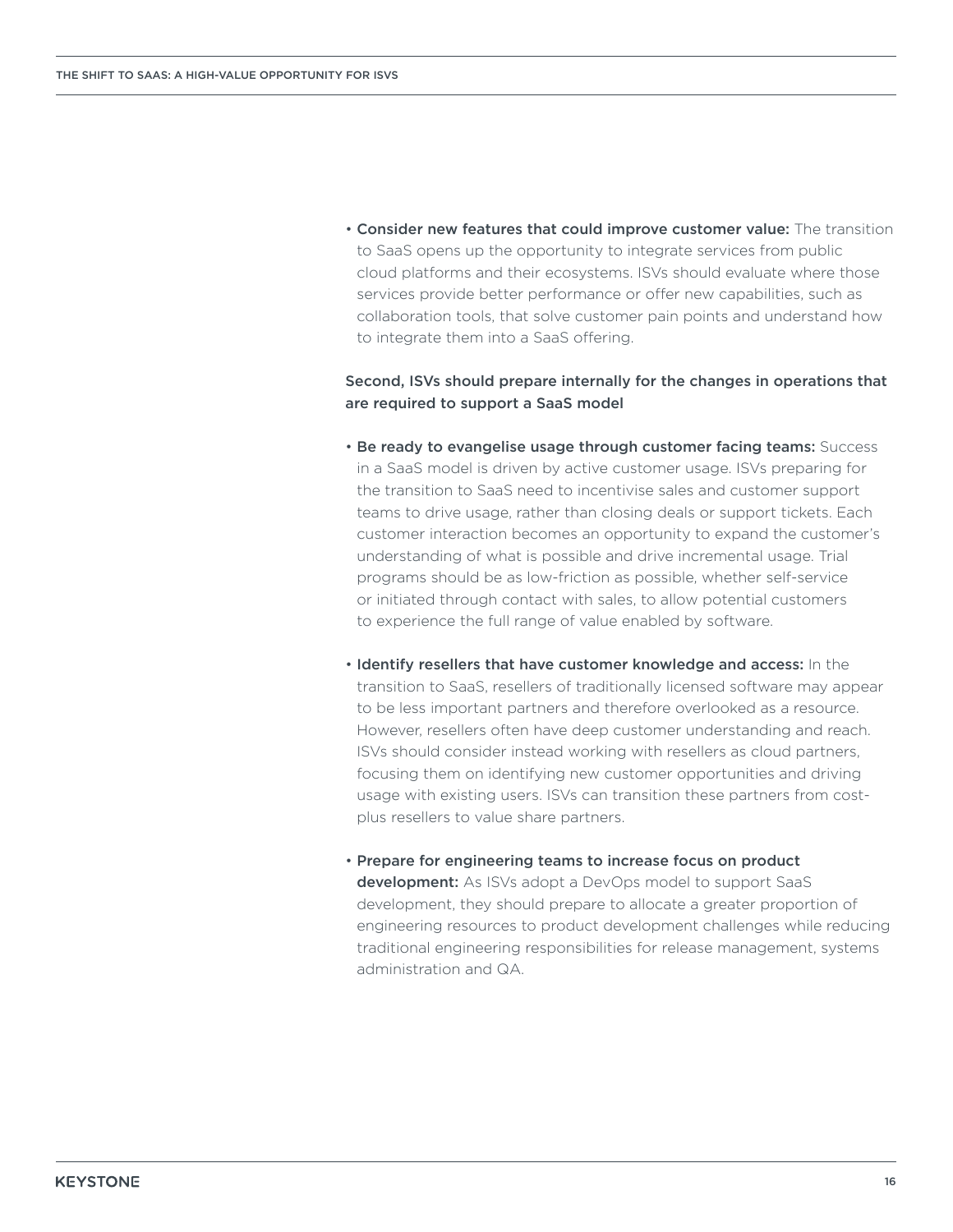"We selected Azure because it met all our criteria, from manageability and scalability to familiarity and costeffectiveness. Each Azure VM environment has its own Azure SQL Database instance, with all the instances in elastic database pools. By separating databases between development, staging and live environments, we can offer our customers robust performance isolation matched to scale – a huge win."

TECHNICAL LEAD, CONTENT MANAGEMENT SYSTEM ISV • Identify cloud partners who can support SaaS transition and growth: As ISVs prepare for SaaS, it is important to select a cloud platform that can be a partner in growth. First, ISVs should consider the infrastructure performance of a partner, starting with essential cloud services such as compute and storage, as well as geographic reach and security and reliability, since customers frequently consider the cloud platform SaaS applications run on as part of their vendor selection process. Second, ISVs should explore the value added services provided by a cloud platform. This extends beyond the core cloud services into areas like advanced data analytics, BI and visualisation, and communication and collaboration tools. ISVs should also consider the breadth of services available from other SaaS vendors in the platform ecosystem that could facilitate the development and performance of their software. Finally, a good platform partner should offer go-to-market support. This can include access to their network of sellers and cloud partners who can package an ISV's software as part of a solution to other customers on the platform, support for lead generation through marketplace promotion and access to a wide range of enterprise customers.